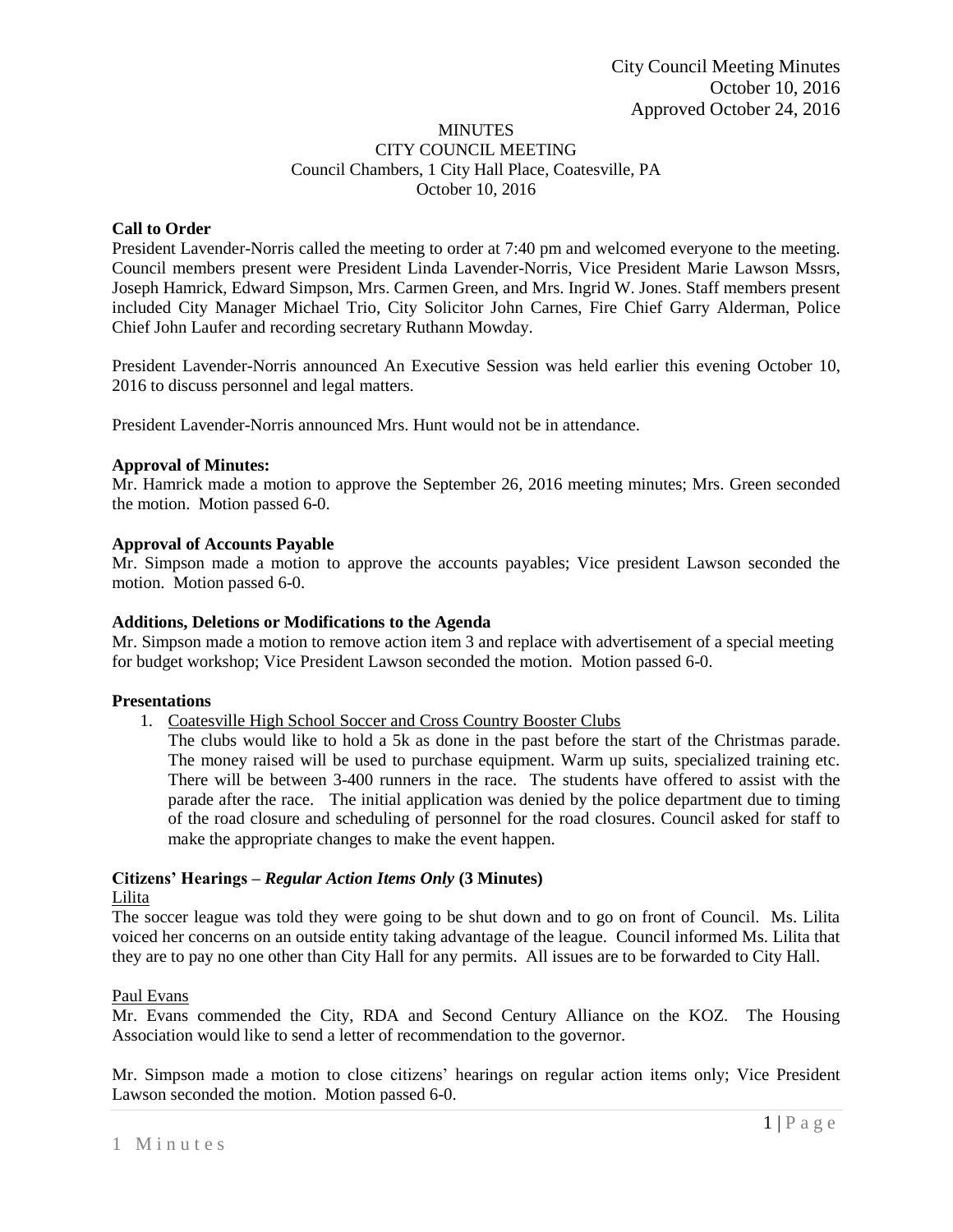# **Regular Action Items**

1. Receive and consider second reading and adoption an Ordinance authorizing exemptions, deductions, abatements and credits for real property, earned income tax, net profits, mercantile and business privilege taxes within a specific geographic location within the City of Coatesville designated as a proposed Keystone Opportunity Zone (KOZ), in order to foster economic opportunities, stimulate industrial, commercial, and residential improvements and prevent physical and infrastructure deterioration within areas of the City of Coatesville, Commonwealth of Pennsylvania, upon certain terms and conditions.

Vice President Lawson made a motion to approve second reading and adoption an Ordinance authorizing exemptions, deductions, abatements and credits for real property, earned income tax, net profits, mercantile and business privilege taxes within a specific geographic location within the City of Coatesville designated as a proposed Keystone Opportunity Zone (KOZ), in order to foster economic opportunities, stimulate industrial, commercial, and residential improvements and prevent physical and infrastructure deterioration within areas of the City of Coatesville, Commonwealth of Pennsylvania, upon certain terms and conditions; Mr. Hamrick seconded the motion. Motion passed 5-1-0. Mrs. Jones was the dissenting vote.

2. Receive and consider first reading an Ordinance amending Chapter 224 of the City Code ("Zoning") to add Article XXIV – establishing that sidewalk cafés are permitted ibn the C-1,C-2 and PS districts from 1<sup>st</sup> Avenue to 8<sup>th</sup> Avenue (one block North and South of Lincoln Highway); defining a restaurant café; placing responsibilities for permitting a café on the zoning officer; setting forth requirements for a café permit and the procedures `for a café permit application and conditions of use; providing for indemnification of the City; containing provisions to establish: additional rules and regulations governing café permits, penalties for violations, procedures for an appeal (of a decision denying or revoking a café permit) and containing a repealer clause and effective date clause

Mr. Hamrick questioned the positioning of the rails and make sure people do not fall off the curbs. Mrs. Green stated the Ordinance needs to be universally enforced.

Vice President Lawson made a motion to approve first reading an Ordinance amending Chapter 224 of the City Code ("Zoning") to add Article XXIV – establishing that sidewalk cafés are permitted ibn the C-1, C-2 and PS districts from  $1<sup>st</sup>$  Avenue to  $8<sup>th</sup>$  Avenue (one block North and South of Lincoln Highway); defining a restaurant café; placing responsibilities for permitting a café on the zoning officer; setting forth requirements for a café permit and the procedures `for a café permit application and conditions of use; providing for indemnification of the City; containing provisions to establish: additional rules and regulations governing café permits, penalties for violations, procedures for an appeal (of a decision denying or revoking a café permit) and containing a repealer clause and effective date clause; Mr. Hamrick seconded the motion. Motion passed 5-1-0. Mrs. Jones was the dissenting vote.

(3 removed)Receive and consider first reading an Ordinance ratifying previous approval of the City of Coatesville Fire Fighters' Pension Plan (the "Plan"), as adopted effective as of May 12, 2008, restated effective as of January 1, 2009, and as amended from time to time, adopting service-related disability and survivor provisions under the plan and clarifying administrative and operational procedures of the plan.

3. Receive and consider advertisement for special meeting on October 17, 2016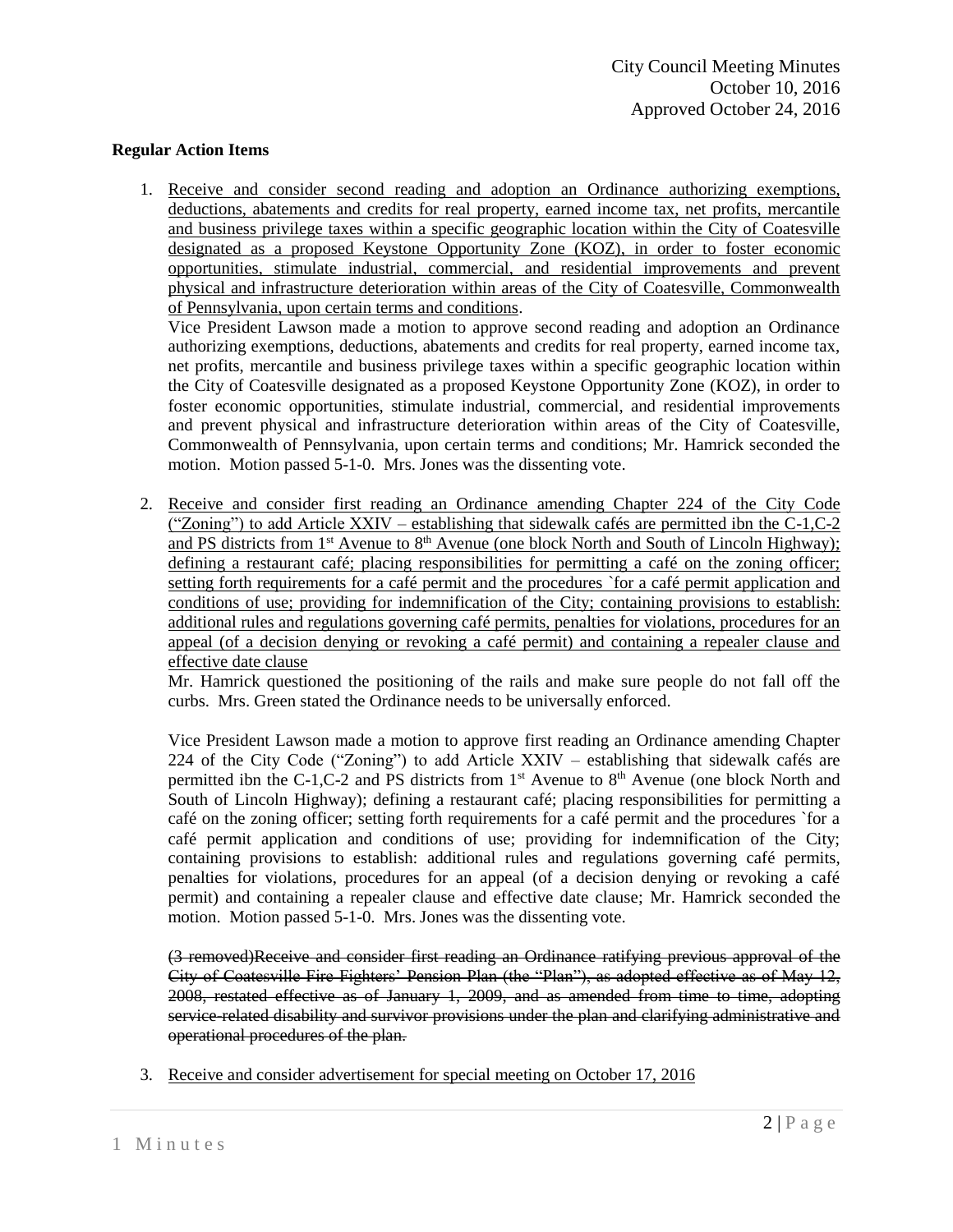Mr. Simpson made a motion to advertise special meeting on October 17, 2016 for a budget workshop beginning at 6pm; Vice President Lawson seconded the motion. Motion passed 6-0.

4. Receive and consider first reading an Ordinance authorizing the condemnation by eminent domain to acquire a portion of certain property identified as UPI#16-5-140 in fee simple to enable widening of the Right-Of-Way for certain road improvements along the East Lincoln Highway, all within the City of Coatesville

Mr. Simpson made a motion to approve the first reading an Ordinance authorizing the condemnation by eminent domain to acquire a portion of certain property identified as UPI#16-5- 140 in fee simple to enable widening of the Right-Of-Way for certain road improvements along the East Lincoln Highway, all within the City of Coatesville; Vice President Lawson seconded the motion. Motion passed 6-0.

5. Receive and consider Resolution adopting revised Civil Service Regulations governing Firefighters

Council unanimously agreed to table the Resolution adopting revised Civil Service Regulations governing firefighters.

6. Receive and consider closing road in front of Community Center permanently Council authorized the solicitor to out together an Ordinance to close Chestnut between  $9<sup>th</sup>$  and 10<sup>th</sup> Avenue in front of the Community Center;

# **Discussion Item**

- 1. Natural Lands Trust Coatesville Healthy Parks, Healthy People Action Items Vice President Lawson explained the Natural Lands Trust assembled a list of action items that can bring positive change and respect fiscal limitations. The action items are as follows:
	- a. Work with Natural Land Trust to appoint a AD Hoc Parks, Recreation and Conservation Advisory Committee that meets the requirements of the DCNR Peer grant. – No City funding required
	- b. Seed Peer professional grant from PA Department of Conservation and Natural Resources (DCNR). Within the 2017 budget process, determine means for \$1,000 match
	- c. Dedicate 4 to 6 hours per week, from Public works staff, to support park and recreation initiatives. – No additional funding beyond the current budget for the public works position.
	- d. Approve the City membership in the PA Recreation and Parks Society (PRPS) and the PA Urban Parks and recreation Alliance. Within the 2017 budget process determine a means for funding \$300 fee.
	- e. Establish a Friends of Patton Park, with volunteer training provide by Natural Lands Trust
	- f. Authorize Natural Lands Trust to investigate funding opportunities, for a master plan and subsequent rehabilitation of Palmer Park

# **Solicitors Report**

Mr. Carnes announced he:

- Assisted the City Engineer with subdivision of ad on 5 acre lot 123 Mount Airy Road
- Sent proposed sidewalk café ordinance to the County Planning Commission for review ans also the City Planning Commission for review
- Advertised for second reading the KOZ Ordinance
- Received a Conditional Use Application from ACR Machine Company seeking to extend business operations into the newly re-zoned I-1 Light Industry district at 21 N.  $10<sup>th</sup>$  Avenue.
- Worked with Counsel for the Pension Plan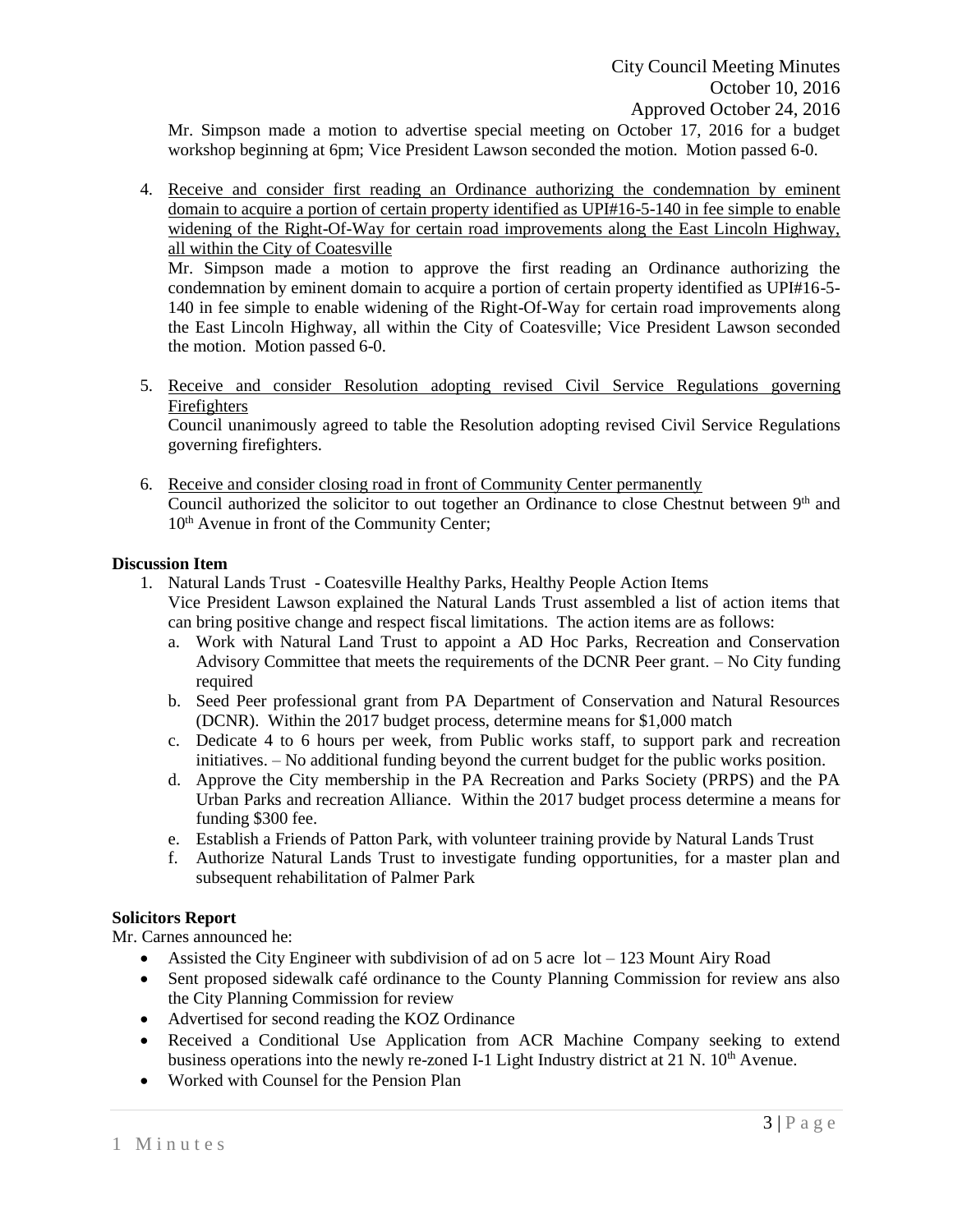Assisted with various miscellaneous matters relating to the Pension Ordinance, Insurance and various matters involving litigation and enforcement and has assisted the City in its interpretation of codes, rules and regulations.

# **City Manager's Report**

Mr. Trio announced:

- The 2017 proposed budget will be issued/transmitted for council review on Thursday October 14, 2016 and the updated schedule.
- Conducted pension committee meetings. Firefighter committee has addressed and approved needed language to address the outstanding Firefighters Pension Ordinance provision.
- PECO energy credit will be calculated and a rebate issued for the city energy bill.
- RDA/Development EPG has no change
- Route 82 and Lincoln Highway PennDOT HOP filed May 13, 2016. Estimated date of issuance is Nov/Dec 2016
- Awaiting results for the CDBG Infrastructure and business district improvement projects
- Grand Prix was a tremendous success. About 5,000 people in attendance.
- Schedule budget workshop on October 17, 2016 at 6 pm.

# **Citizens' Hearings –** *Non-Agenda Items Only* **(3 Minutes)**

# Paul Evans

Mr. Evans referenced an article in the Daily Local news regarding the Wells Fargo Grant. He believes all wards should be included. Do not understand why one ward is left out. He hopes the ward will be involved next time. He explained about divas, knaves and knights.

Mrs. Green made a motion to close citizens' hearings on non-agenda items only; Vice President Lawson seconded the motion. Motion passed 6-0.

# **Special Events**

1. Coatesville High School Soccer and Cross Country Booster Clubs submitted a special event application for a 5K run prior to the Coatesville Christmas Parade on December 3, 2016.

# **Council Comments**

Mr. Simpson thanked everyone for attending the meeting. Kaboom was unbelievable, to see 200 people work together, very well organized. The park was built in one day.

Mrs. Jones thanked everyone for coming out and sharing. In sight of the rash of homicides in our fair city. We all need to be more supportive of our law enforcement officers who are dedicated and trained professionals, help them and let them do their job. Just when things are beginning to look good in Coatesville with progress and success, here comes the criminal element. Again to make Coatesville look bad. Hopefully, we all can do our fair share eradicating some of these problems and get back to the business of sharing and caring for the citizens as well as the municipality. She quoted "Justice is a desert best served cold."

Mrs. Green announced the Park was very nicely done in the West End. Kaboom is wonderful and hope to get them to spread out throughout the City. The City has a touch of inclusion. Pain to see Hispanic people being taken advantage of.